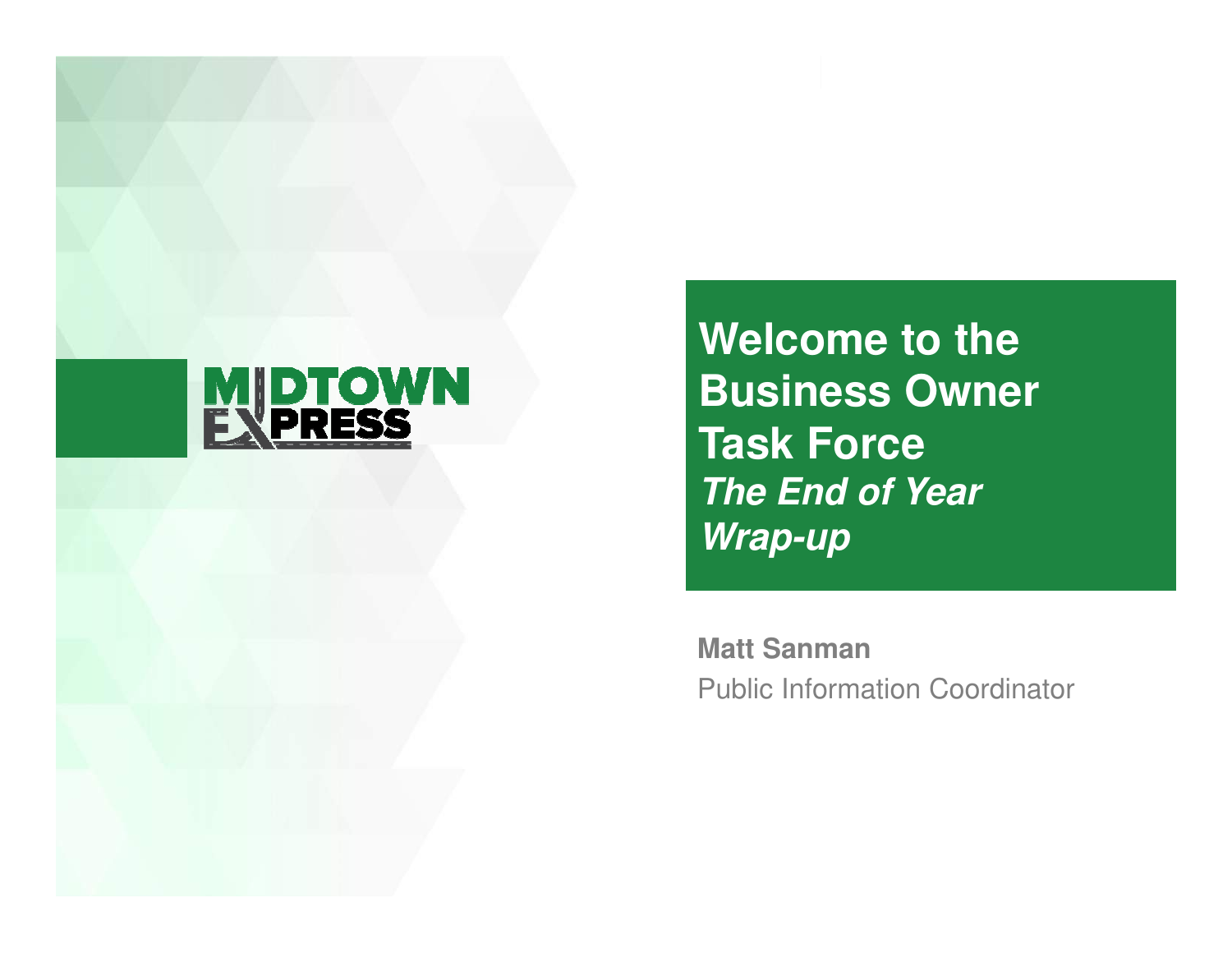## **Safety Moment – Holiday Safety Tips**

#### •**Watch out for Distracted Drivers and Pedestrians**

- – Stay extra alert in shopping center parking lots
	- Distracted pedestrians
	- Distracted drivers
	- Cars backing out of parking spaces
- Expect the unexpected on the road
	- Have an exit strategy
	- Store hot foods, large gifts and any other projectiles in the trunk
	- Always have a designated driver when attending holiday parties
	- Be cautious of those who have not elected a designated driver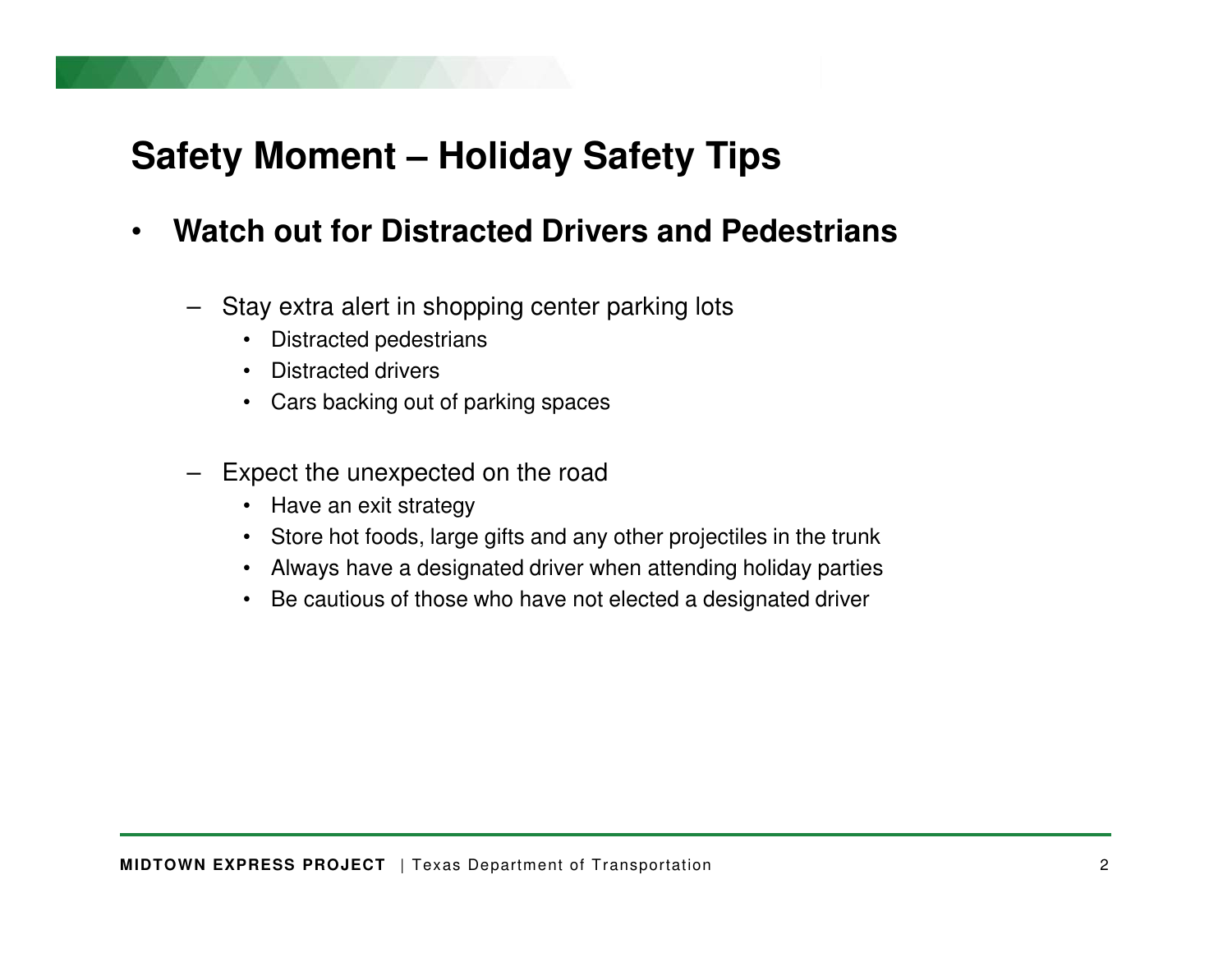## WHAT DID WE ACCOMPLISH IN 2017?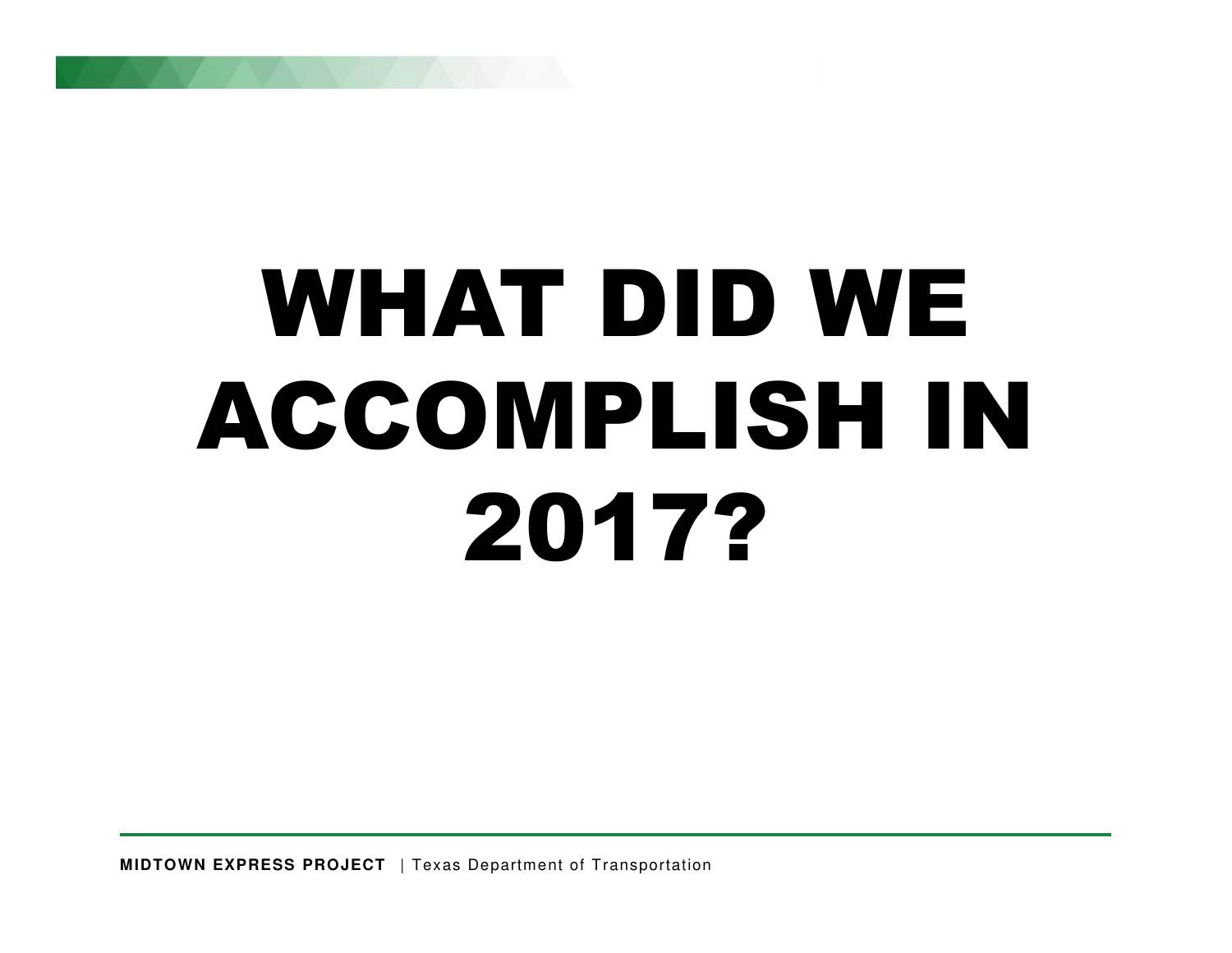## **OPENED MAIN ST. BRIDGE IN EULESS**

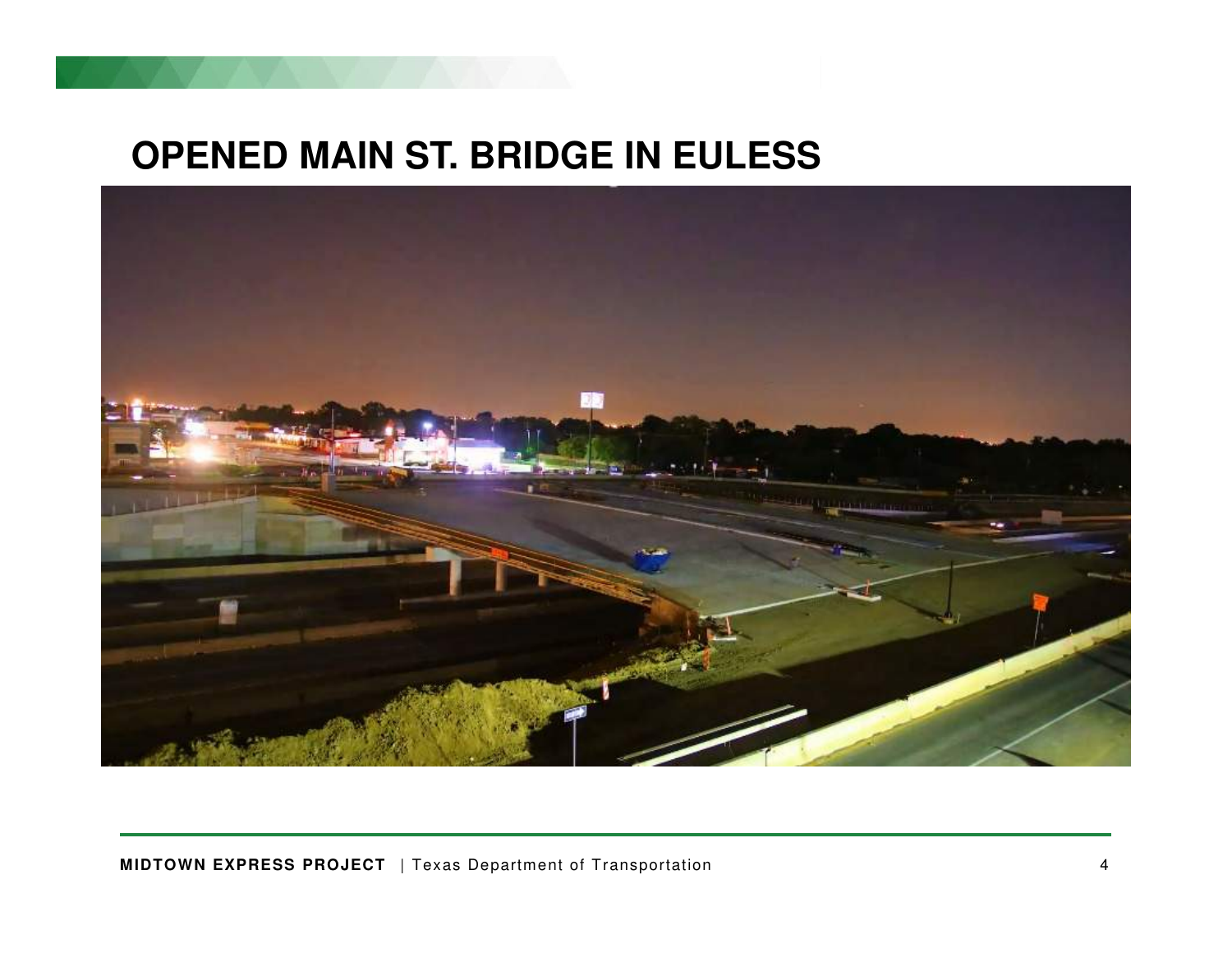## **MAJOR TRAFFIC SWITCHES COMPLETED IN 2017**

| <b>Corridor/Location</b>               | <b>Number of Major Traffic</b><br><b>Switches Completed</b> |
|----------------------------------------|-------------------------------------------------------------|
| SH 183 – Industrial Blvd. to Main St.  | 5                                                           |
| SH 183 – Main St. to Esters Rd.        | 4                                                           |
| SH 183 - Esters Rd. to SH 114          | 8                                                           |
| SH 183 – SH 114 to Mockingbird Ln.     | 9                                                           |
| SH 114 – International Pkwy. to SH 183 | 3                                                           |
| Loop 12 – SH 183 to I-35E              |                                                             |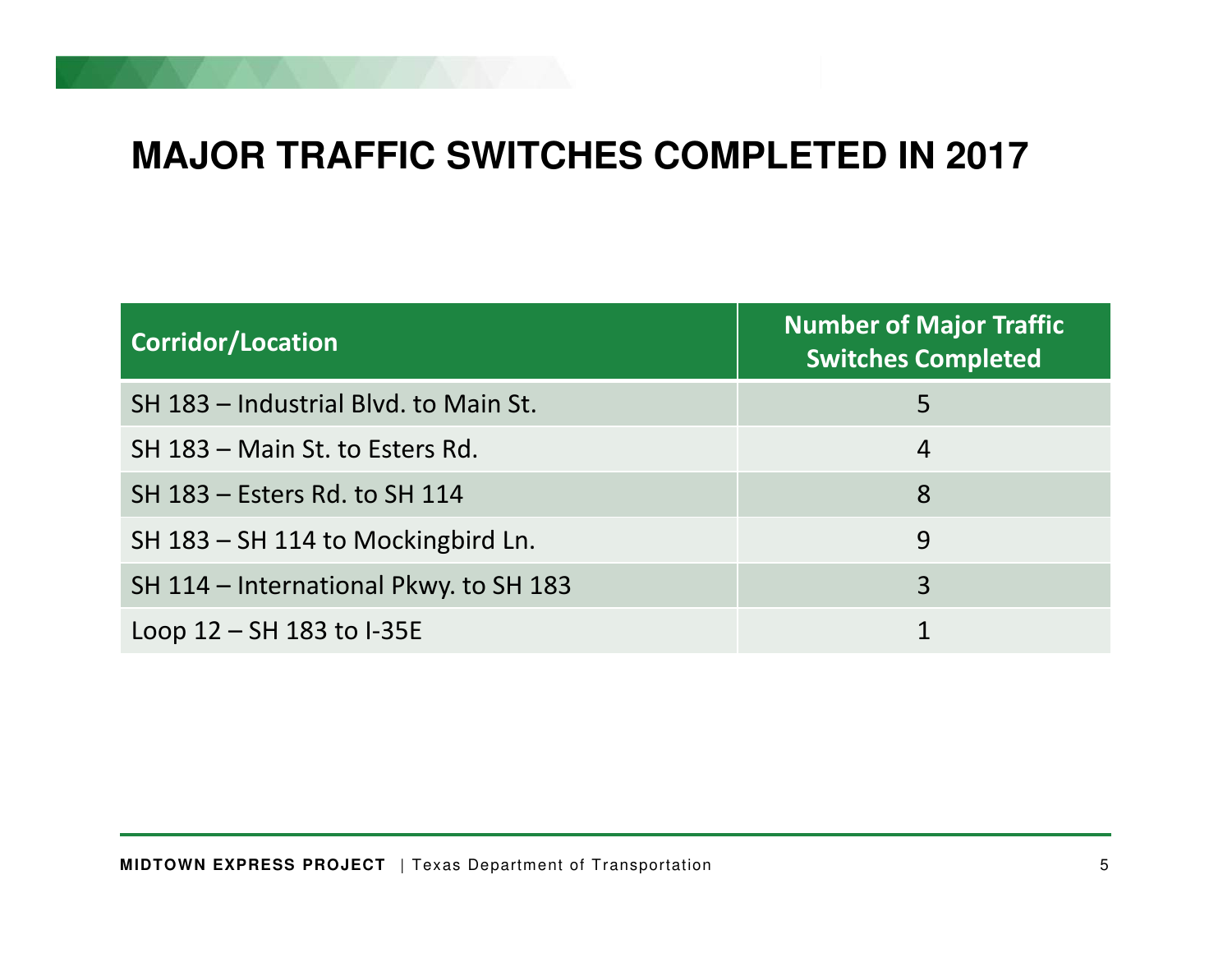

## **SH 114 PROGRESS**

•TEXpress Lanes opened November 4<sup>th</sup>.

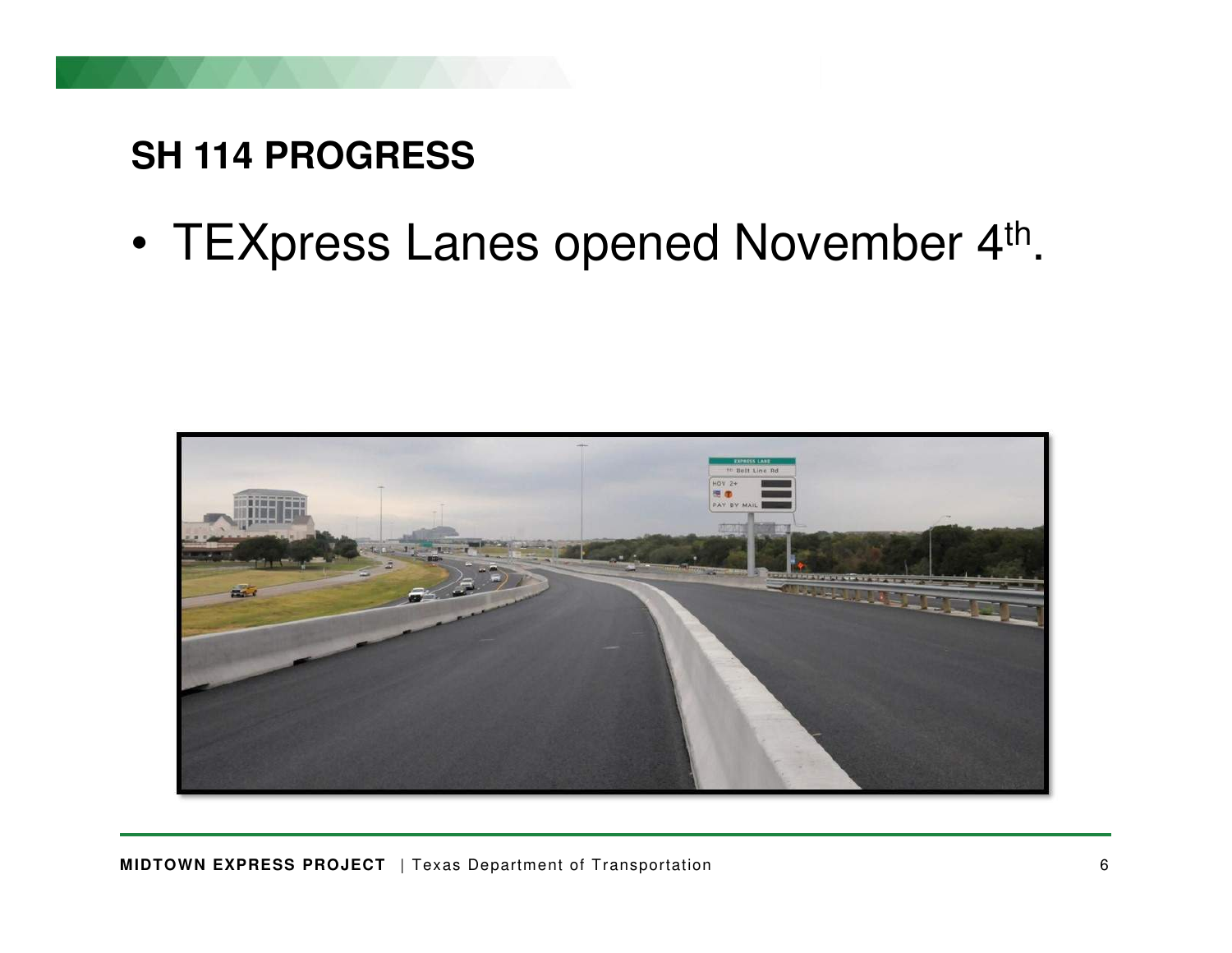## **GENERAL UPDATES – WHAT WE DID IN 2017**

- •Utilities are **99.5% complete**
- •Relocated **34,000 linear feet** of utilities
- •Set **797** of 1,887 **bridge girders**
- •Moved over **937,000 cubic yards** of dirt
- •Built **341,000 square feet** of walls
- •Worked over **900,000 hours in the field**
- •Have **505 skilled labor** in the field
- •Overall **75% complete**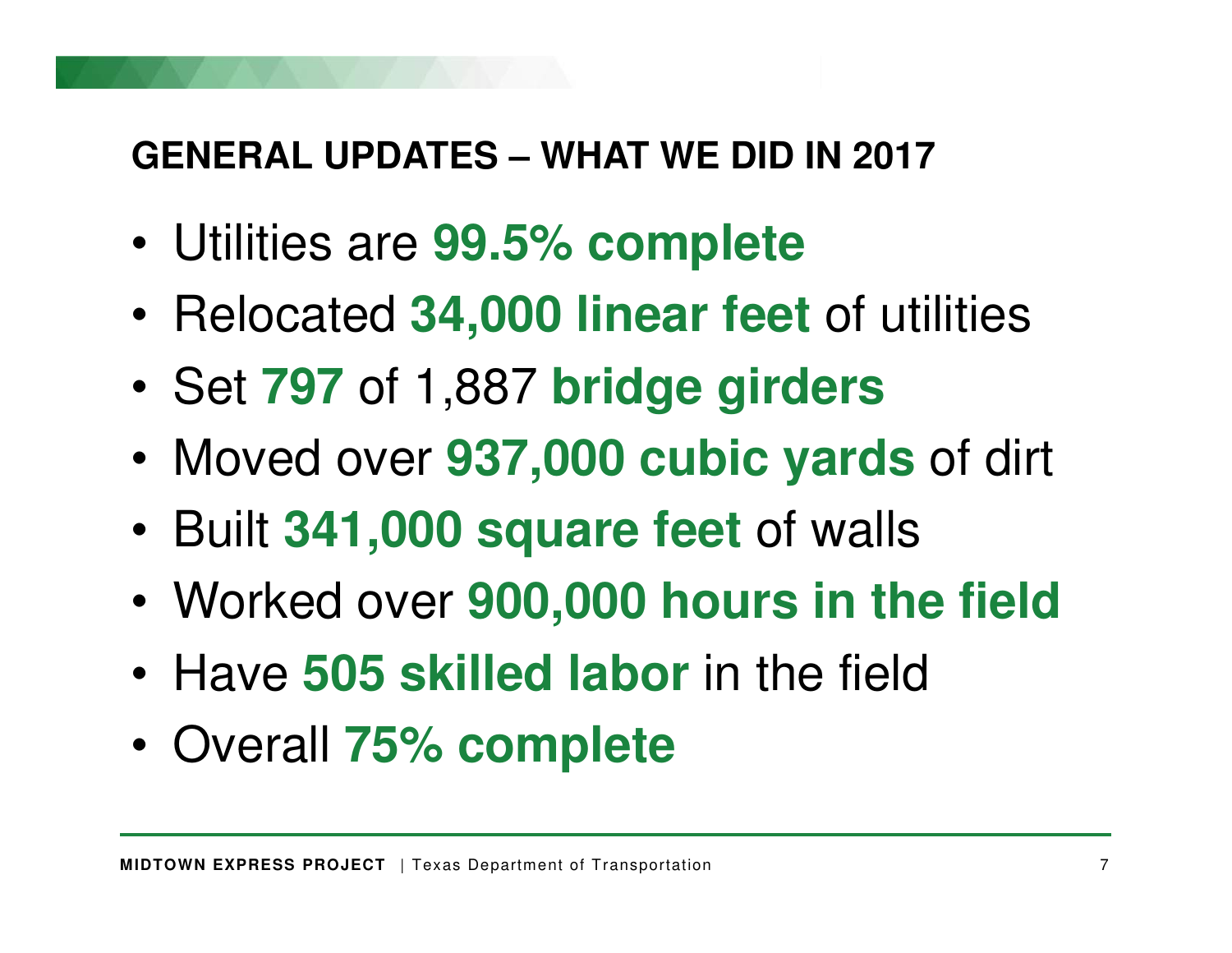

## WHAT TO EXPECT IN 2018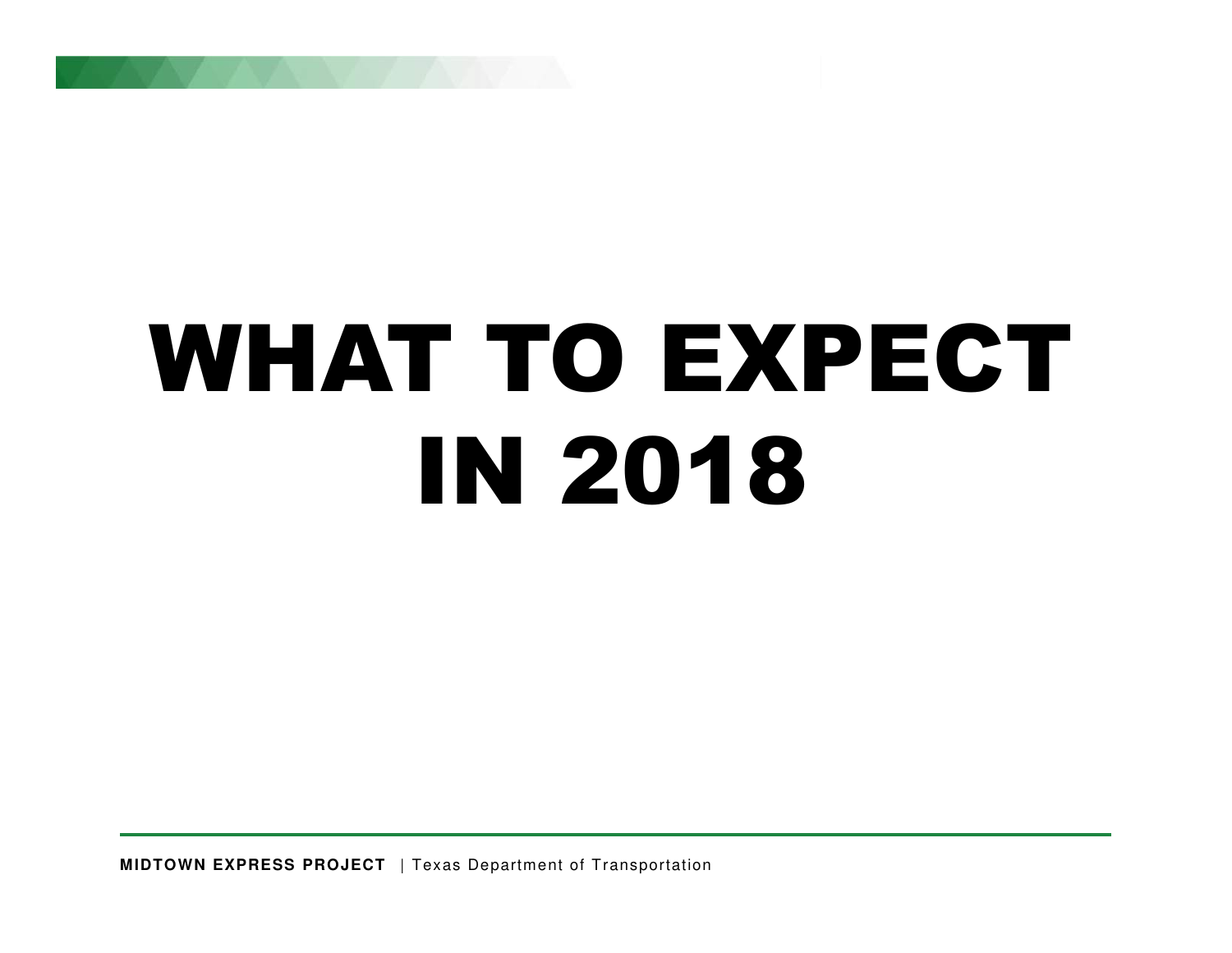## **GENERAL UPDATES – WHAT WE WILL DO IN 2018**

- •Relocate **1,000 linear feet** of utilities
- •Set **351** of 1,887 **bridge beams**
- •Move over **348,000 cubic yards** of dirt
- •Build over **224,000 square feet** of walls
- •Work approx. **650,000 hours in the field**
- •Will have **385** skilled labor in the field
- • Anticipated substantial completion by **Fall 2018**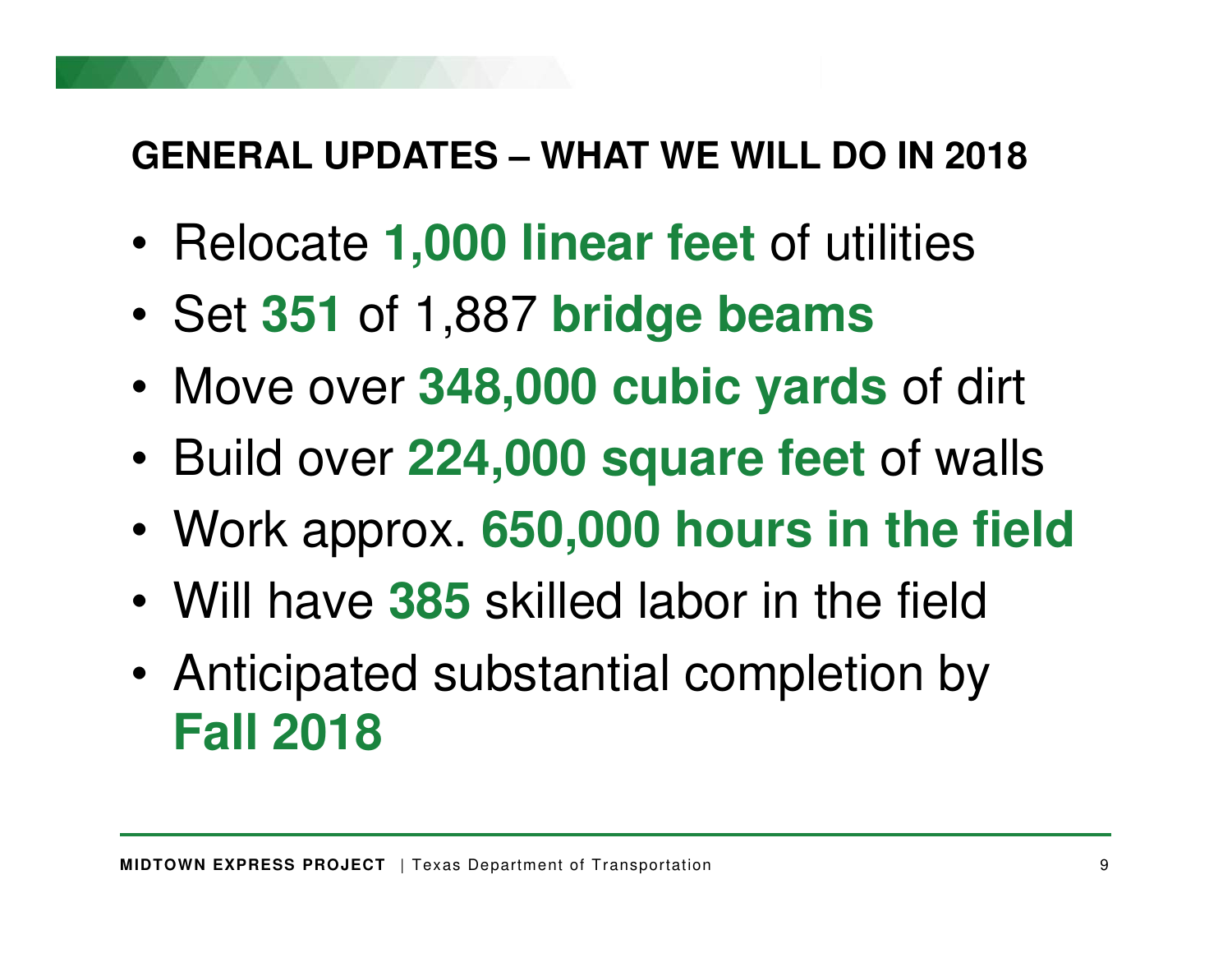## UPCOMING MAJOR TRAFFIC SWITCHES AND CLOSURES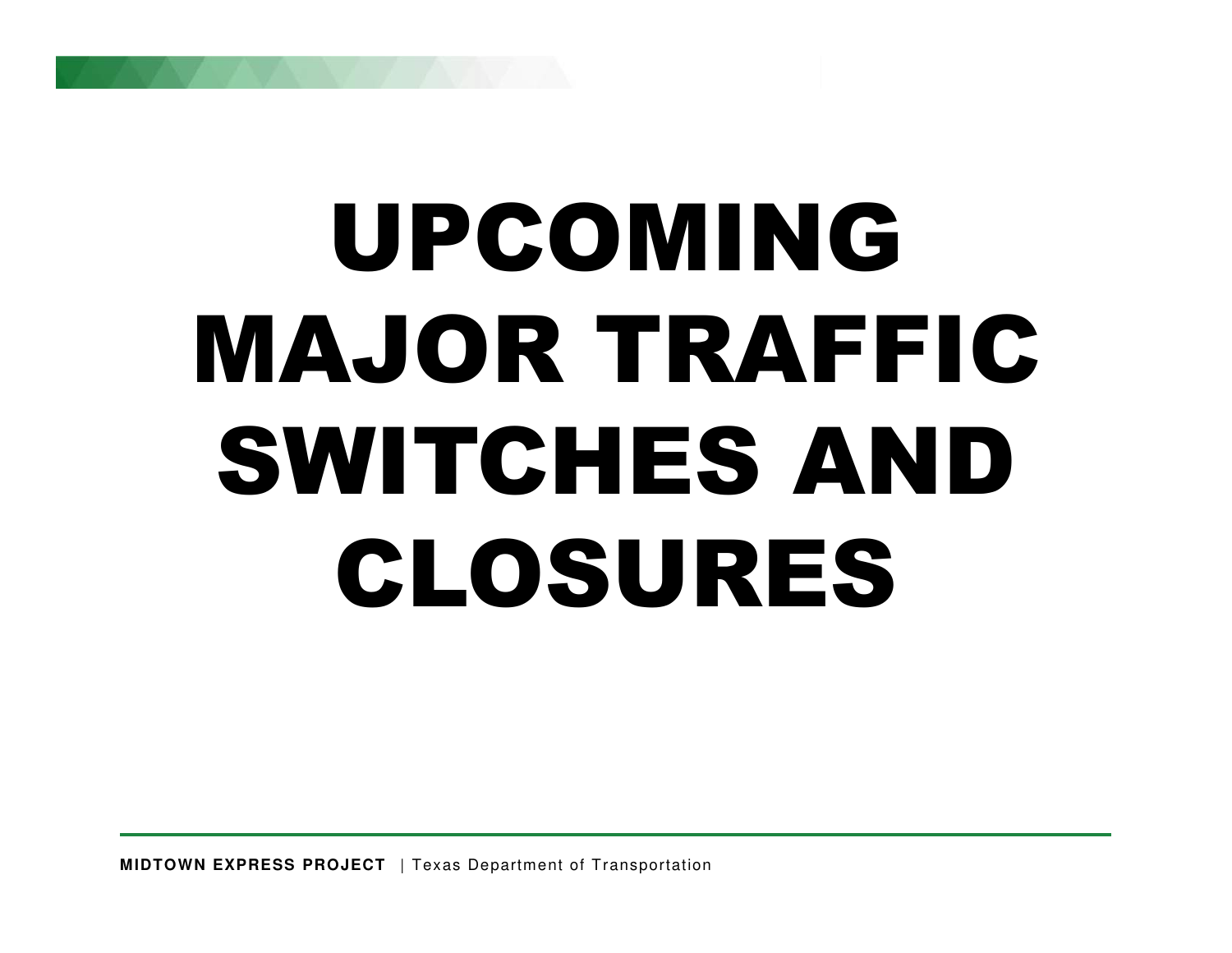- • Westbound SH 183 from Empire Central to Chemsearch Blvd.
	- – Tentatively scheduled mid December 2017
	- Westbound SH 183 off-ramp to Carl Rd. closed seven days prior to the switch.



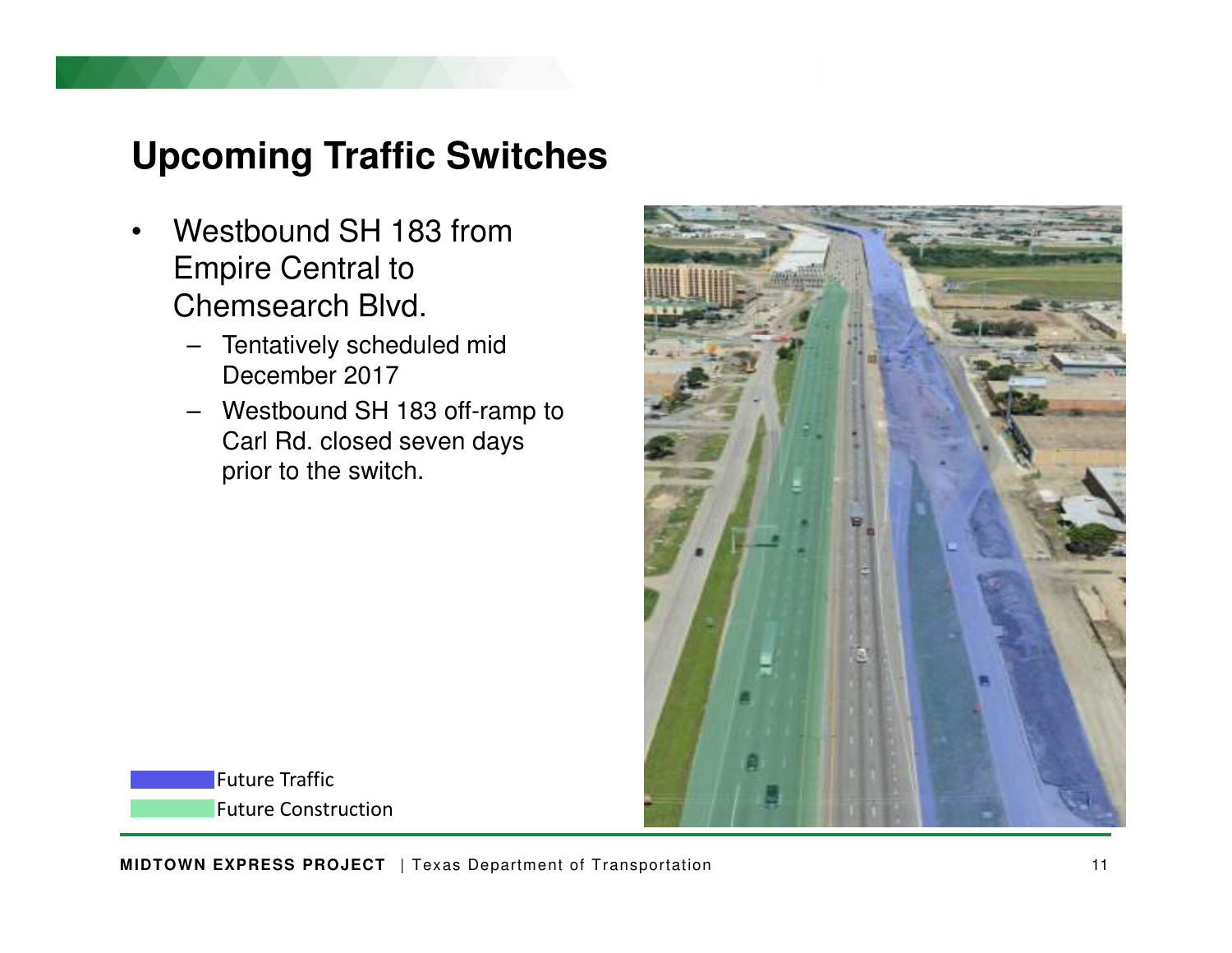

#### **Getting to Carl Rd.**

- Drivers will exit westbound SH 114 at the SH 183/SH 114 split.  $1.$
- $2<sup>2</sup>$ Drivers will exit at Tom Braniff and turn left onto the southbound Loop 12 frontage road and follow that to Carl Rd.

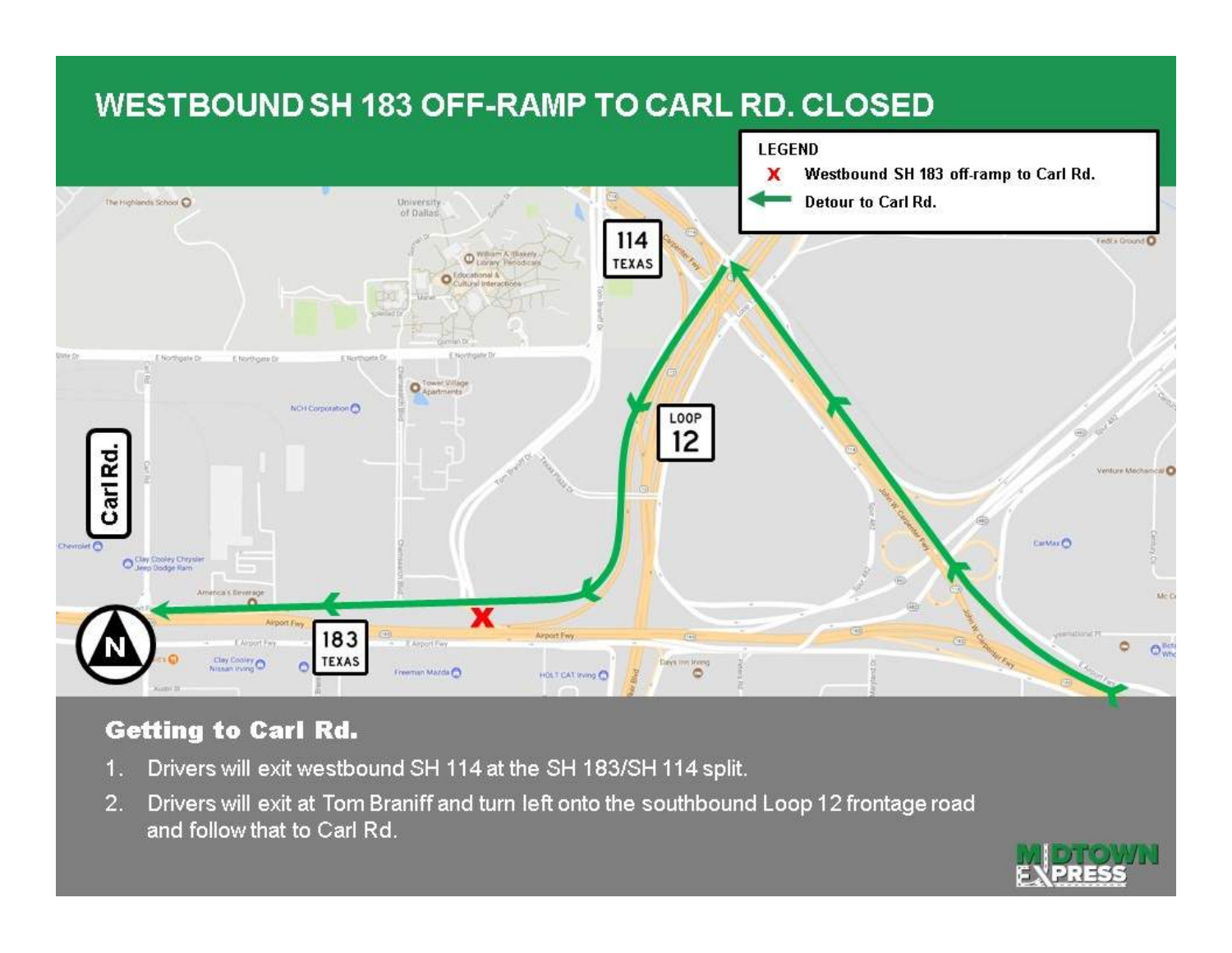- • East and westbound SH 183 from Ector Dr. to Main St.
	- – Tentatively scheduled late December 2017



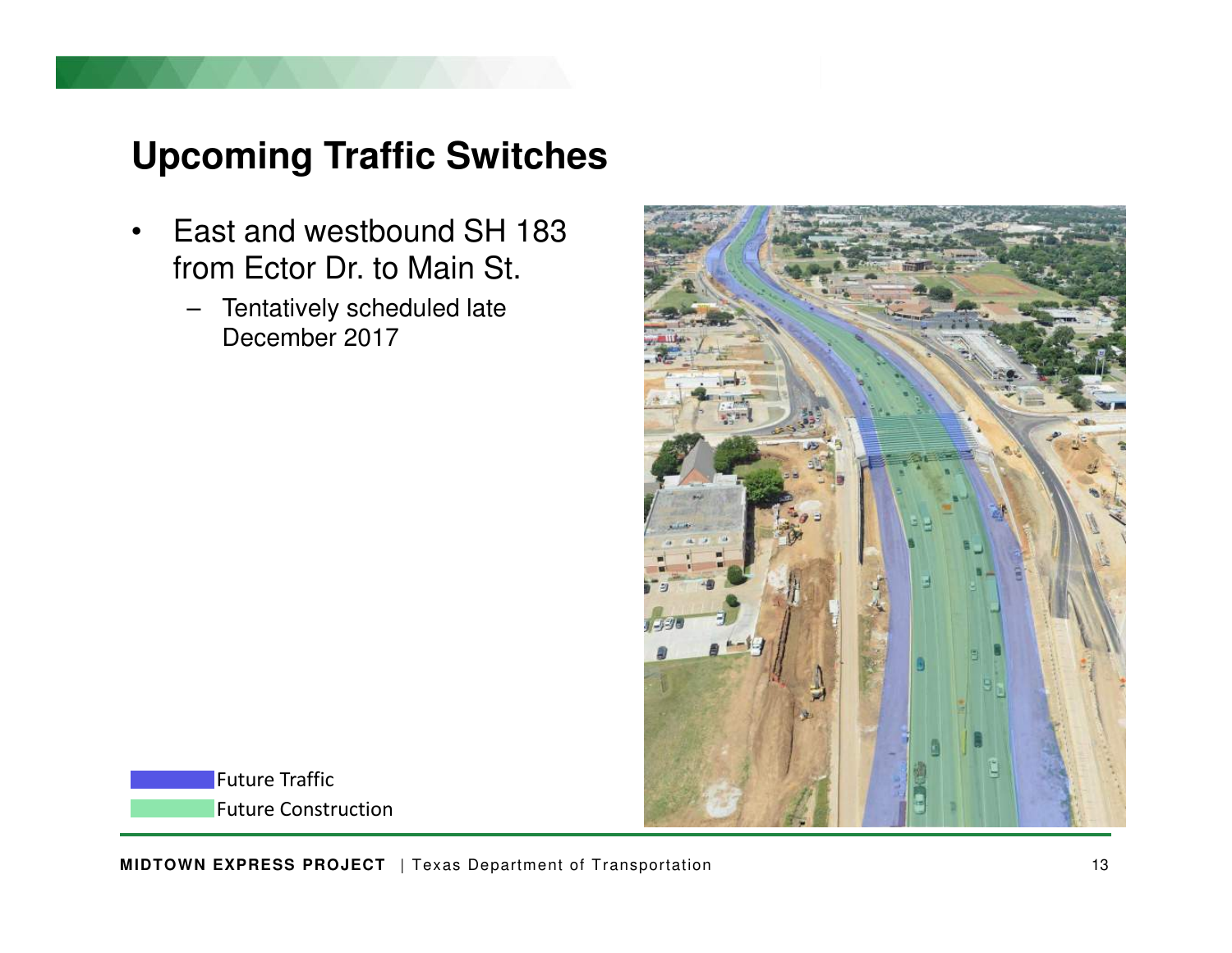- • East and westbound SH 183 from Esters Rd. to Belt Line Rd.
	- – Tentatively scheduled mid January 2018



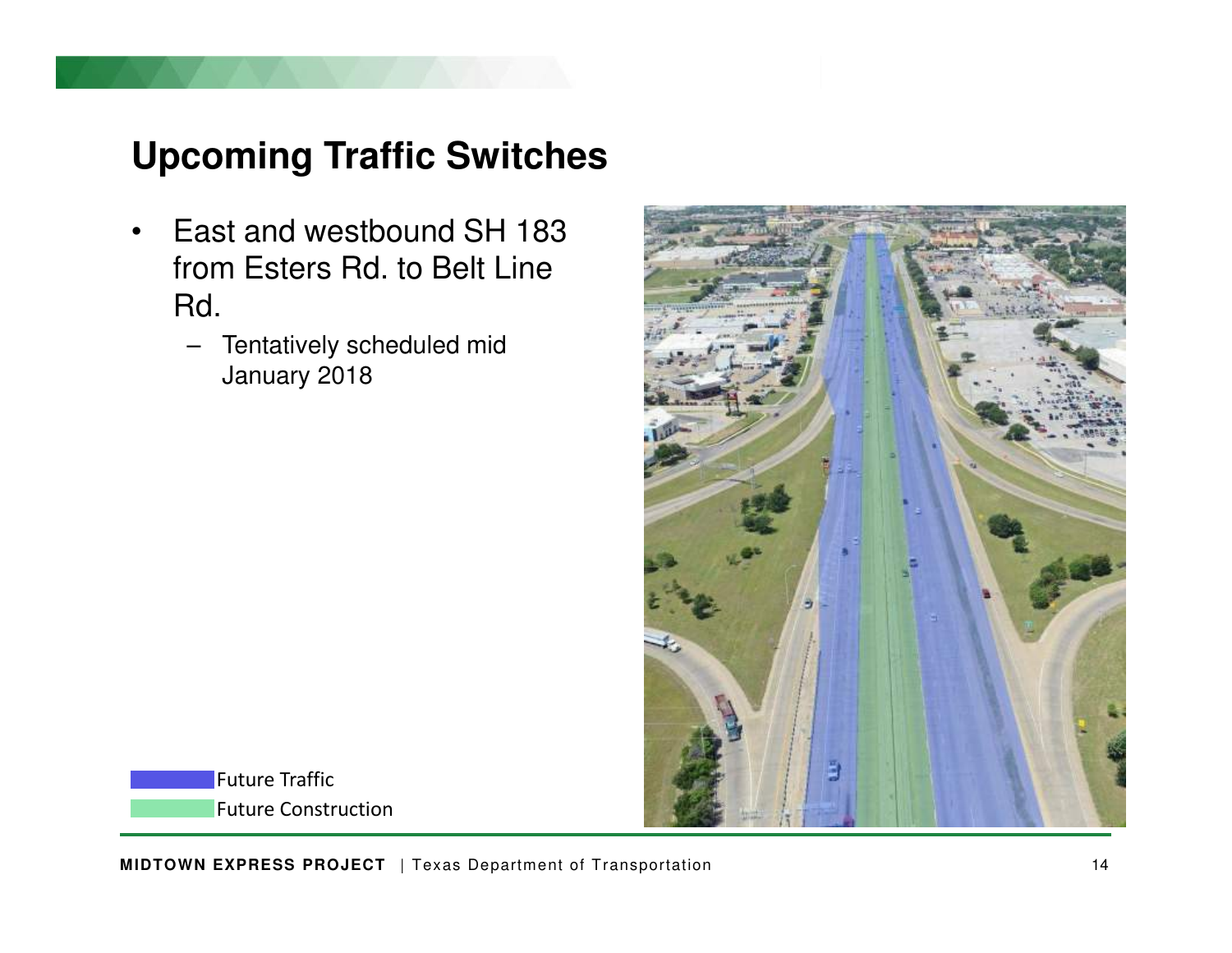- $\bullet$  Eastbound SH 183 at Story Rd.
	- – Tentatively scheduled late January 2018



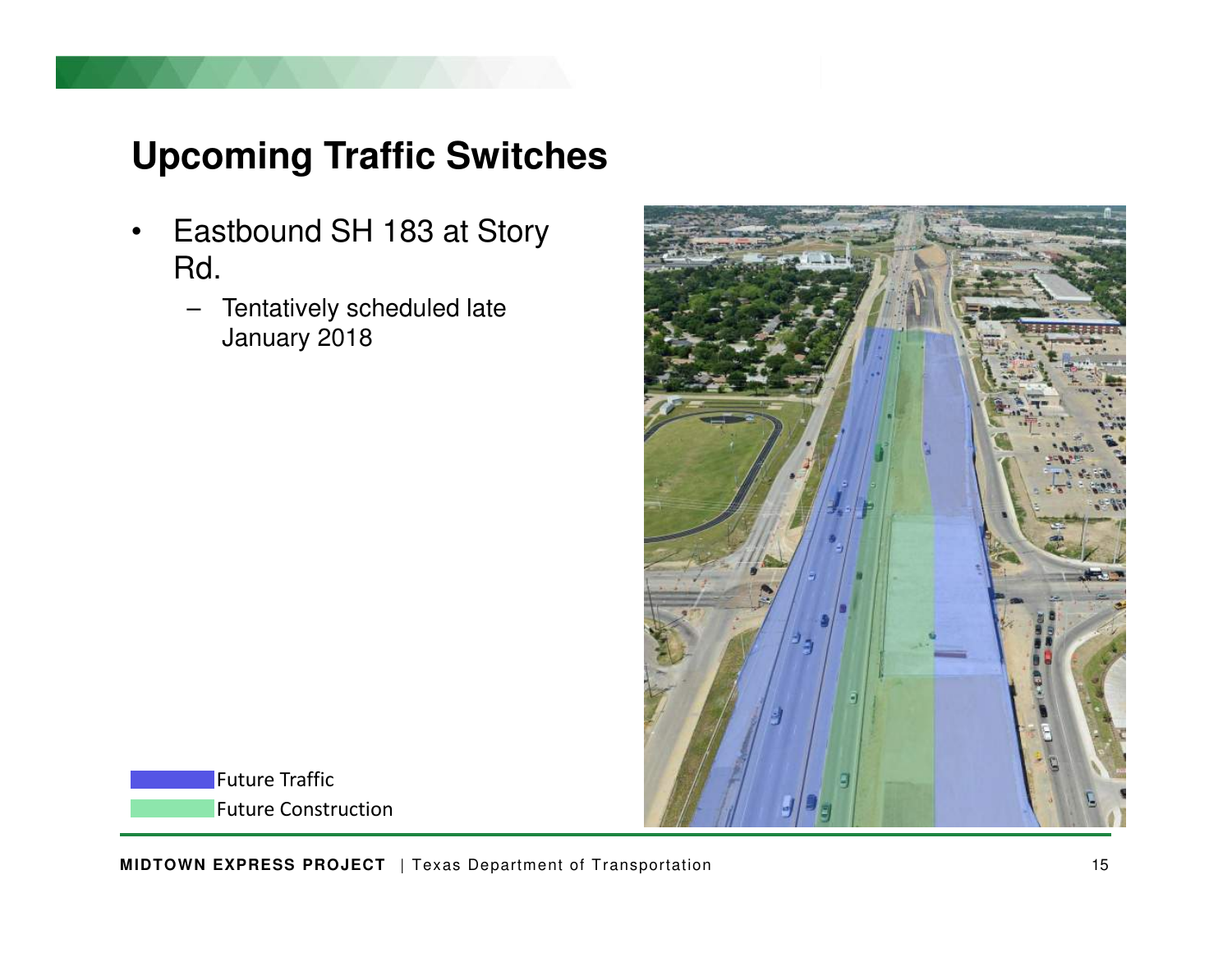- • Westbound SH 183 at MacArthur Blvd.
	- – Tentatively scheduled late January 2018



Future Construction Future Traffic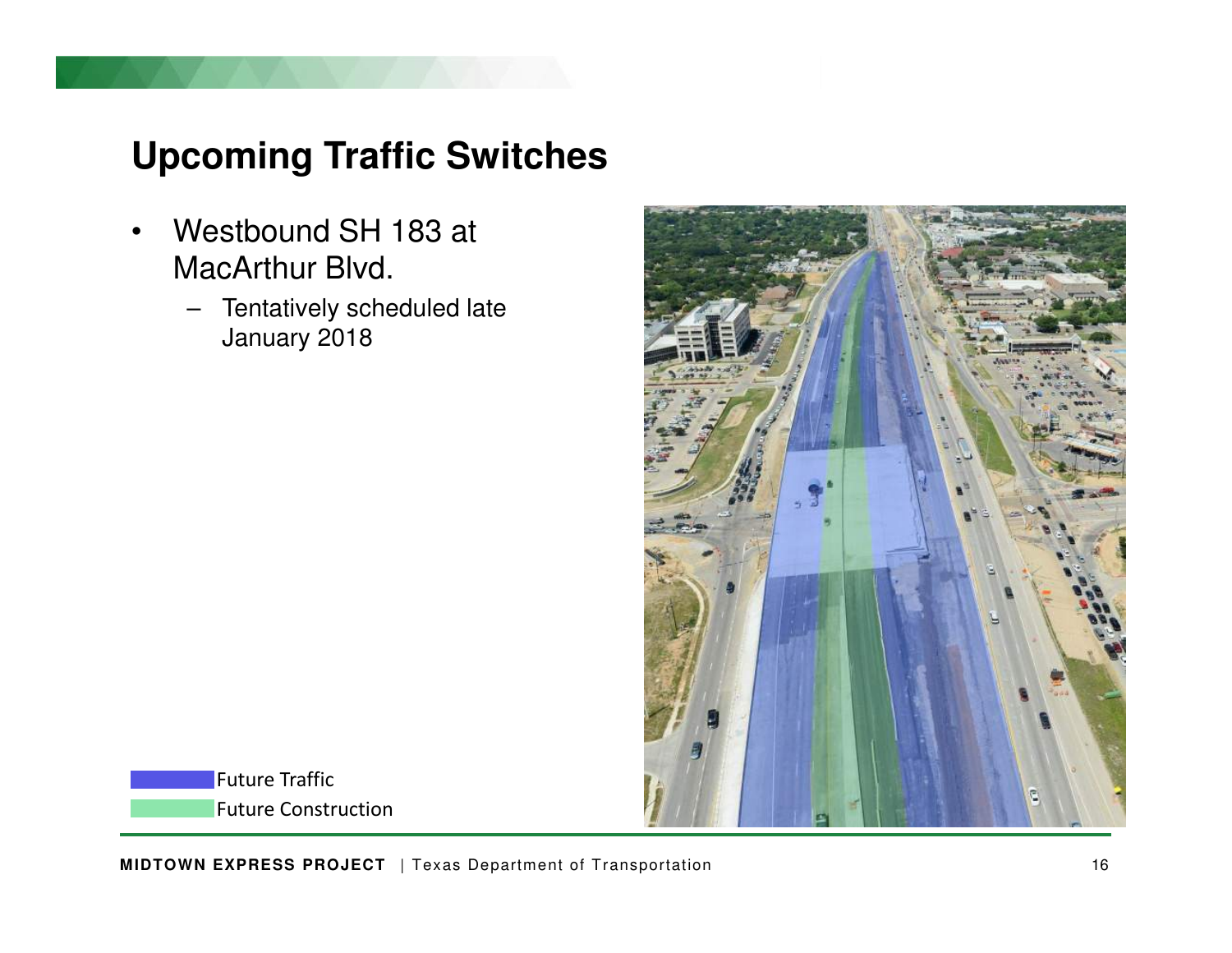### **Upcoming Traffic Switches and Closures**

- • North and southbound Esters Rd. over SH 183 closed.
	- 8PM to 6AM each night on 11/15-11/17
- • North and southbound Story Rd. under SH 183 closed.
	- 8PM to 6AM each night on 11/15-11/17
- • North and southbound Carl Rd. under SH 183 closed.
	- 8PM to 6AM each night on 11/15-11/18
- $\bullet$  Eastbound SH 183 off-ramp to Carl Rd. closed.
	- 9PM to 6AM each night on 11/15-11/22
- $\bullet$  North and southbound Esters Rd. open to full capacity.
	- Tentatively end of November 2017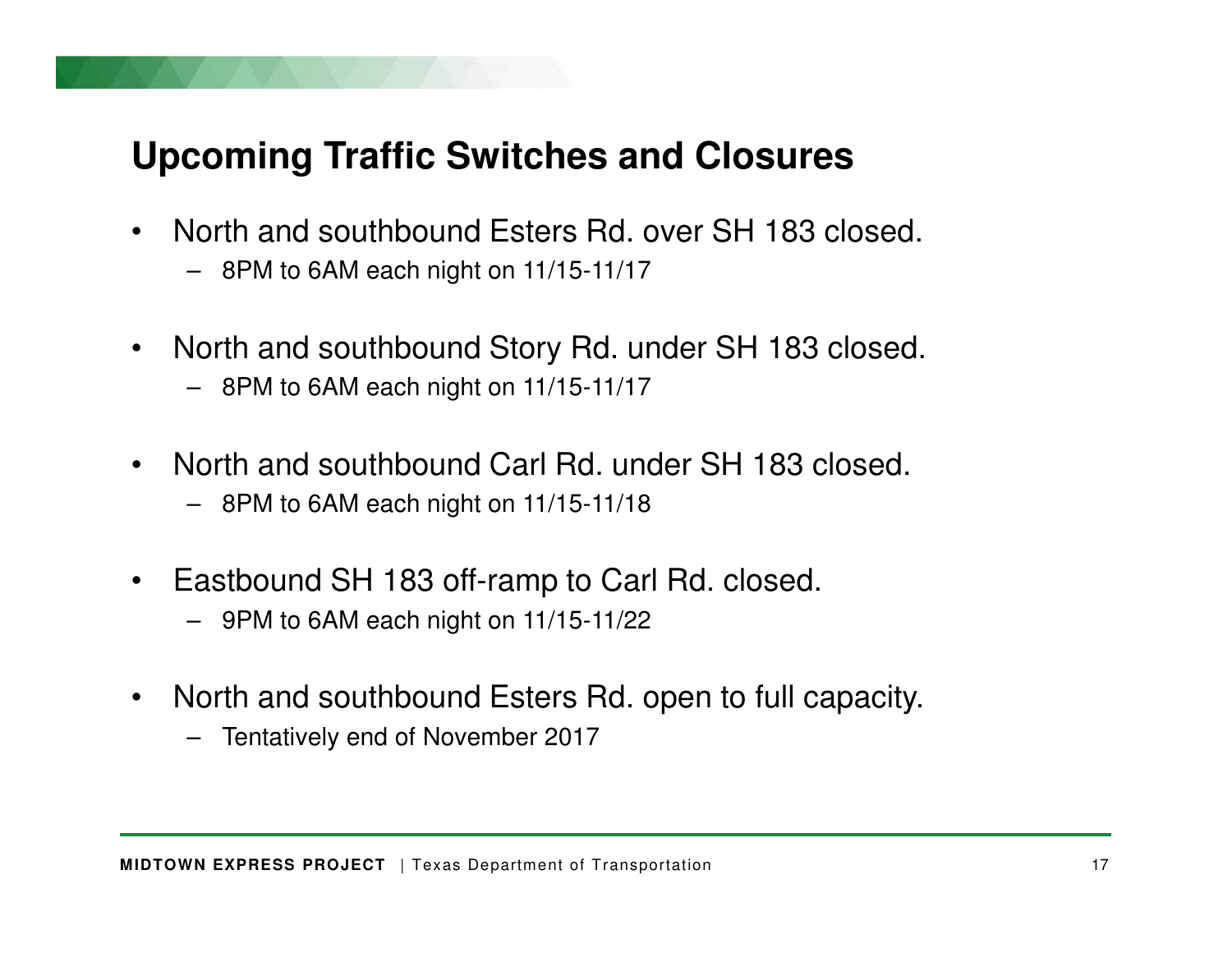## SUPPORTING THE COMMUNITY IN 2017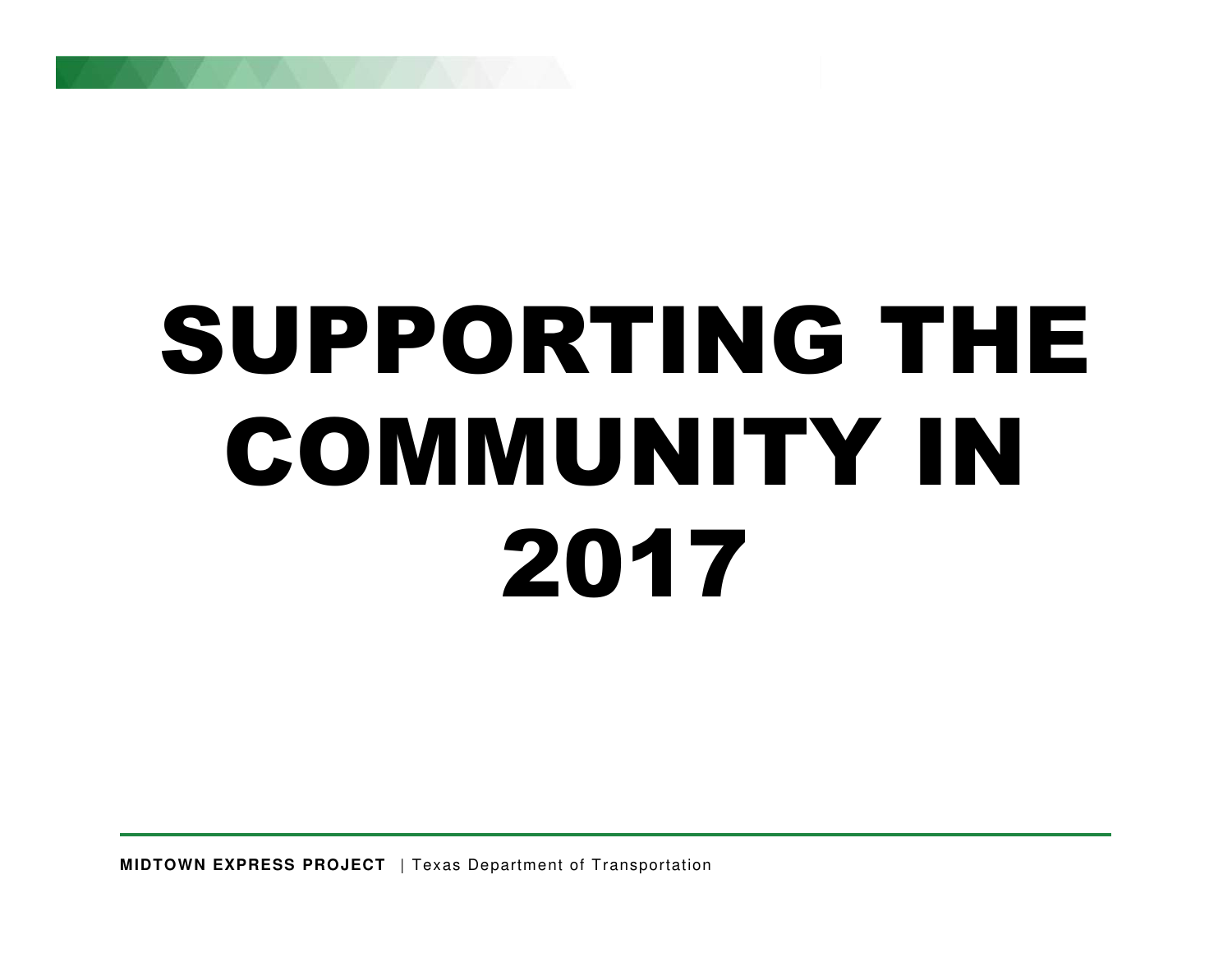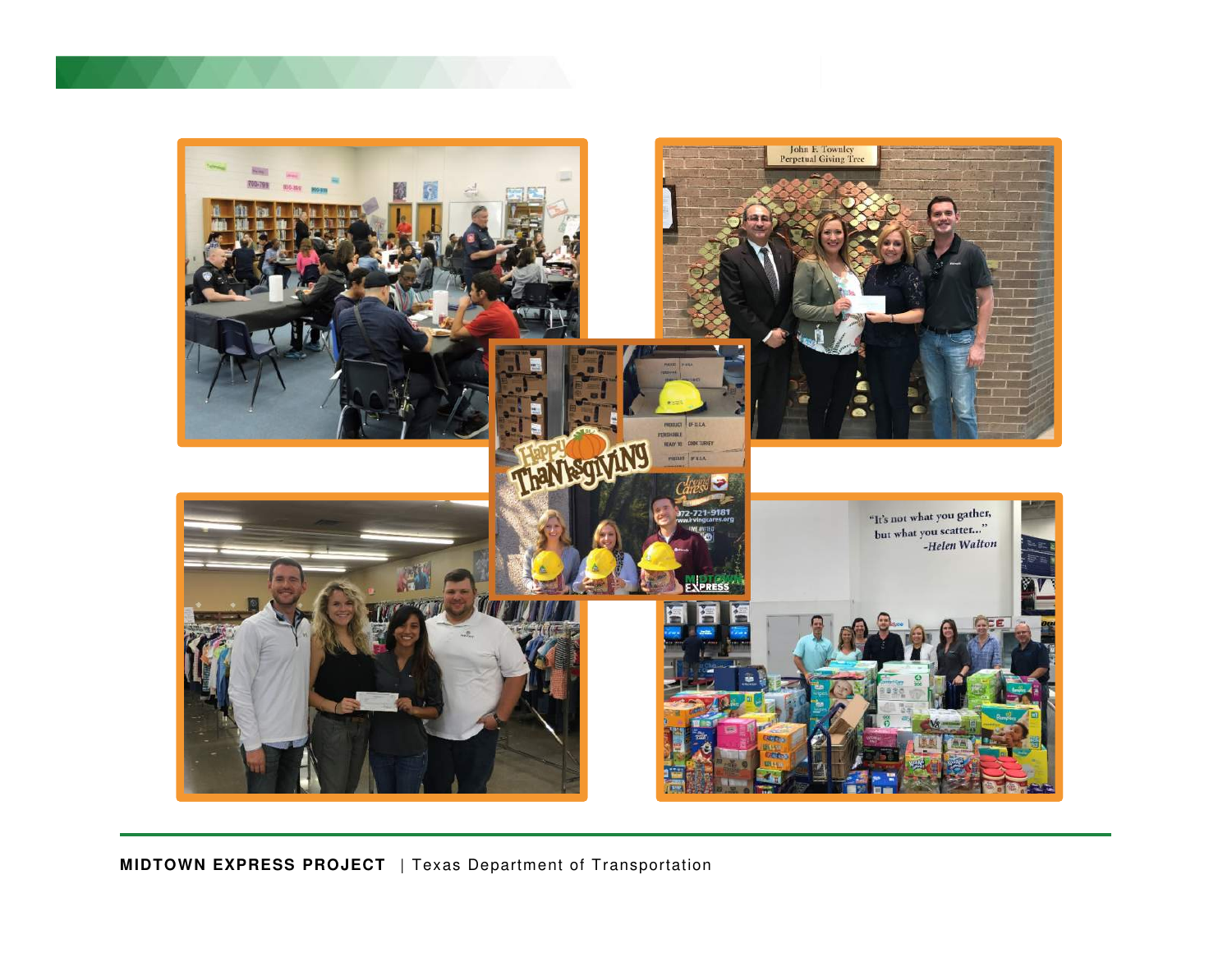### **Next Business Owners Task Force**

- $\bullet$ No December meeting
- Wednesday, January 25<sup>th</sup> at 9:30AM  $\bullet$
- $\bullet$ Location TBD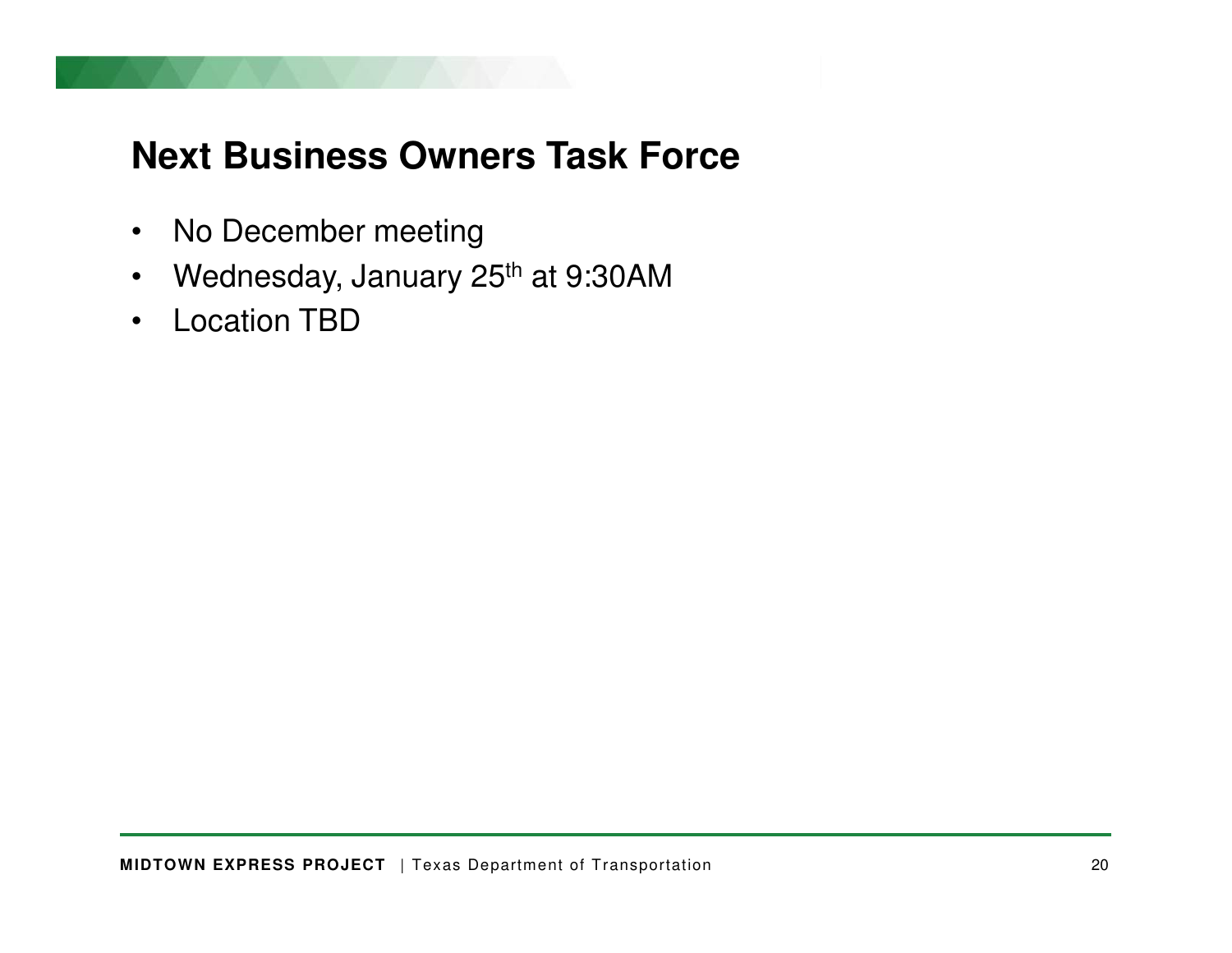## THANK YOU FOR YOUR SUPPORT IN 2017

We look forward to helping you in 2018